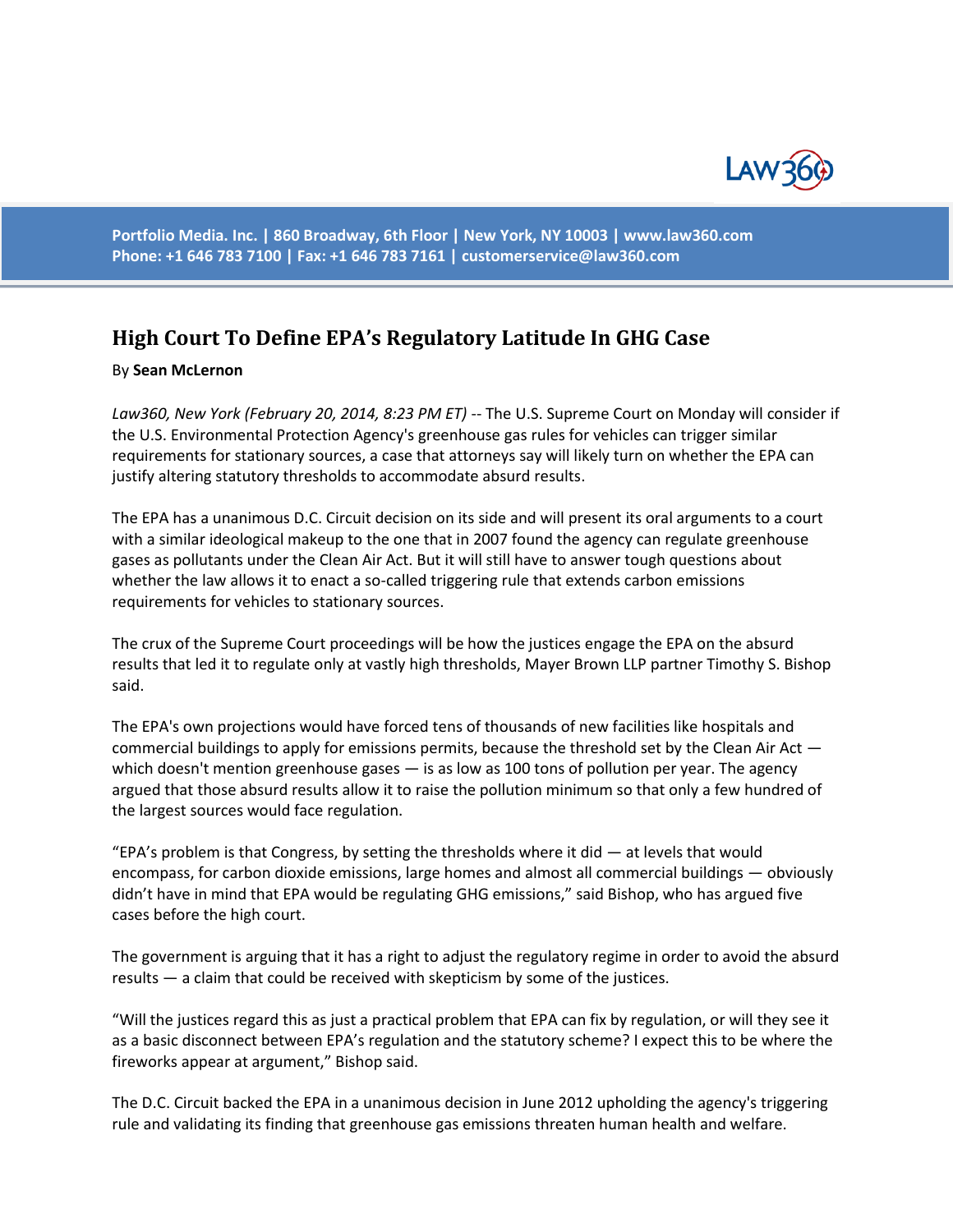Several industry and state challengers appealed the case to the Supreme Court, which granted certiorari for six cases on one question: Does the Clean Air Act allow the EPA to regulate greenhouse gas emissions from stationary sources?

Industry groups contend the EPA is trying to fit the square peg of greenhouse gases into the round hole of the Prevention of Significant Deterioration and Title V permitting programs.

The EPA insists that it is not flatly exempting the tens of thousands of sources from the program, only delaying the process. Those smaller sources will eventually be phased into the permitting program, according to the EPA.

But the agency will have to convince the justices it will be able to follow through with this plan.

"EPA's explanation is pretty clever," Foley & Lardner LLP partner Richard G. Stoll said. "They say they are going to go at it piecemeal and that this is just the first phase. I think in reality, there's no way that in the next 100 years they are going to get it down to 100 tons. There's just no way. The argument is clever, but it's hard to swallow."

Government agencies are usually given broad deference by courts to interpret laws and regulations, and that is a big part of the agency's argument in this case. Nonetheless, the agency has had to admit that some parts of the Clean Air Act don't work well for greenhouse gases, Stoll said.

"It's weird that the EPA has had to rely on the absurd results doctrine to defend going from the statutory numbers all the way up to 100,000 tons," Stoll said. "The industry quite properly points out that it is further evidence that Congress could not have intended greenhouse gases to be covered."

Lawmakers attempted a few years ago to pass legislation that explicitly covered carbon emissions with a cap-and-trade bill, but the measure died in the Senate. The Obama administration has vowed to act in place of Congress by doing everything it can on the regulatory side to address climate change.

The Supreme Court could throw a wrench into those plans by ruling in favor of industry in this case. The high court only narrowly gave the EPA authority to regulate greenhouse gases at all under the Clean Air Act, ruling 5-4 in the 2007 Massachusetts v. EPA case.

With the court's conservative bloc unlikely to show much support for the EPA here, Akin Gump Strauss Hauer & Feld LLP partner Rex Heinke said Justice Anthony Kennedy will be the likely swing vote as the court considers whether the EPA can adjust the regulatory threshold.

"I assume the focus of the debate is going to be whether the EPA has this power," said Heinke, who is co-head of Akin Gump's Supreme Court and appellate practice. "The justices who are pressing the hardest on that are probably going to be the ones who are going to be the least sympathetic to the EPA's position."

The EPA claims greenhouse gas must be a pollutant because that's what the Supreme Court has said, but the petitioners argue that the agency's regulatory acrobatics wouldn't be necessary if the Clean Air Act permitting programs were supposed to include greenhouse gases.

"They raised the limit by a huge amount, and that is different than the language in the statute, so the